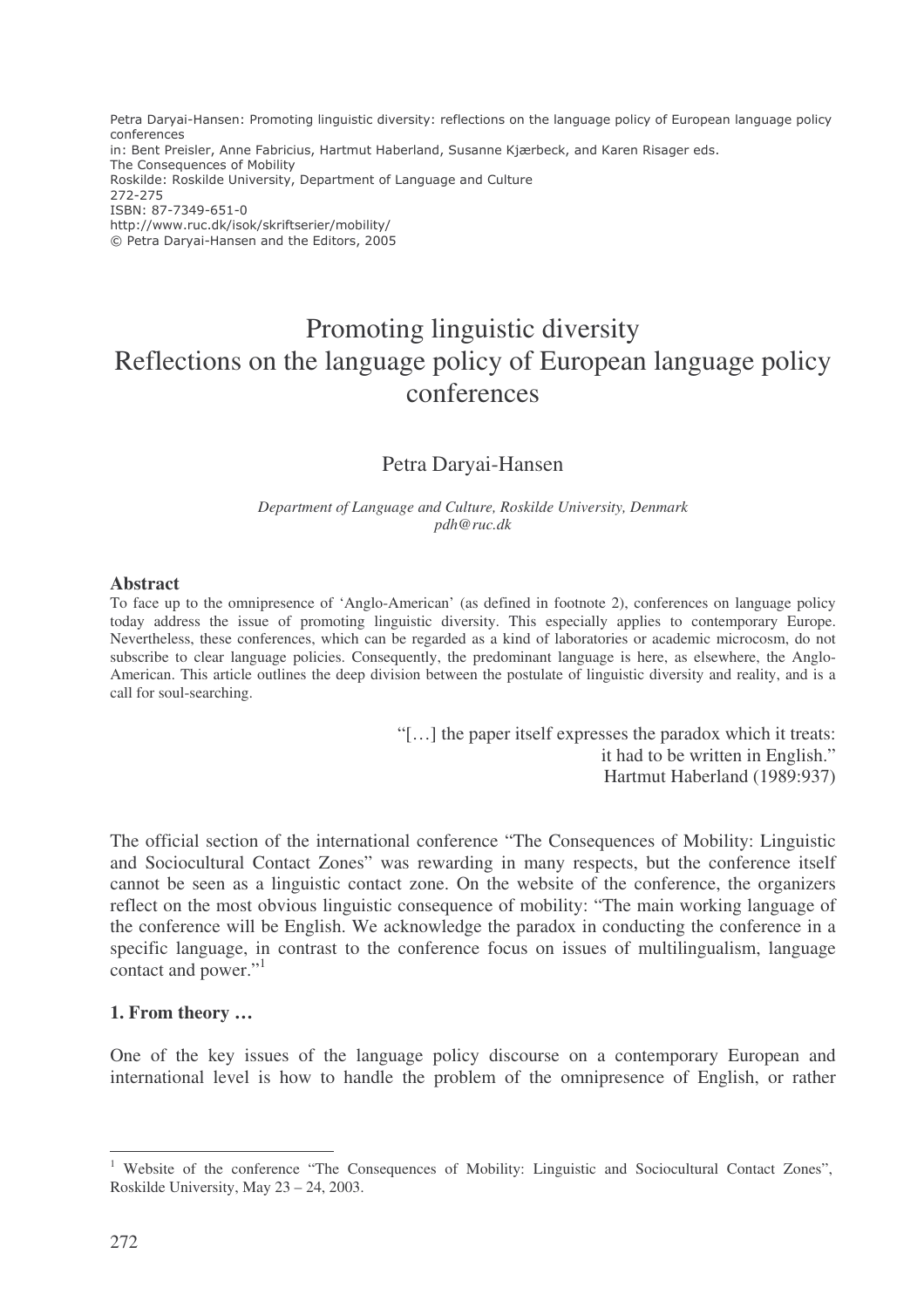'Anglo-American'<sup>2</sup>, which appears to be gaining in strength as the inevitable European and international *lingua franca*. Even Denmark, which in contrast to countries like France and Iceland, is known for a more implicit language policy, today submits proposals for language policy action programmes. 3

In the discourse, Anglo-American is increasingly characterized as the language of power on the international linguistic market. On the other hand, languages such as German, French or Swedish, are designated as powerless languages which need to be strengthened and protected.

In recent years, European language policies have led to many recommendations and declarations concerning the question how to face up to the dominance of Anglo-American. The basic statements of this European language policy discourse more or less correspond. They can be exemplified by the "Würzburg Declaration on European Language Policy", which emerged of the international conference "European Language Policy" in Würzburg (2002). 4

The first item of the declaration is a call for maintenance of the cultural and linguistic diversity as a basis for peace and economic prosperity in the European Union in order to guarantee its future. With this end in view, the third item recommends an intensification of language teaching programmes in the individual European education systems. The second item confronts the omnipresence of Anglo-American: "An international *lingua franca* such as English is expected to foster transnational communication but it should not replace linguistic diversity as a tertiary language."

This language policy discourse is the result of a pan-European fear of the linguistic degradation of the countries' own languages, and ultimately their cultural identities. This struggle is not merely linguistic and cultural, but also scientific, economic and political.<sup>5</sup> Consequently, resolving the language conflict is crucial for the success of the European project. This raises the question of the adequacy and practicability of the requirements. The sceptic would ask if it is actually possible to live up to the European linguistic diversity in practice.

## **2. … to practice**

This is emphasised when conferences on language policy themselves fail to adopt a diverse language policy but use Anglo-American as their working language, thus effectively making Anglo-American the language of power here as well. This is also the case, when the criteria which underlie the choice of working languages are not substantiated or are substantiated, without being justified.

The sociolinguistic/sociocultural conference "The Consequences of Mobility: Linguistic and Sociocultural Contact Zones" considers its explicit and implicit language policy in practice. On the other hand, language policy conferences are held which claim to have a consciously

 $2$  In the German research, it is proposed to use the term 'Anglo-American', to underline that (British and American) English owes its status as international *lingua franca* primarily to extralinguistic reasons, that is to the growing dominance of US-American culture, science, economy and politics. Thus, it seems to be appropriate to characterize the 'Anglicism debate' as 'Anglo-American debate'.

<sup>3</sup> See *Sprog på spil – et udspil til en dansk sprogpolitik* (2003).

<sup>&</sup>lt;sup>4</sup> The "International Conference on European Language Policy" took place at the European Centre of Excellence at the University of Würzburg, Germany, June  $6 - 8$ , 2002. A conference publication will be published.

<sup>&</sup>lt;sup>5</sup> See Phillipson (2003:70-100) for an analysis of how Anglo-American affects culture, education, science and economy.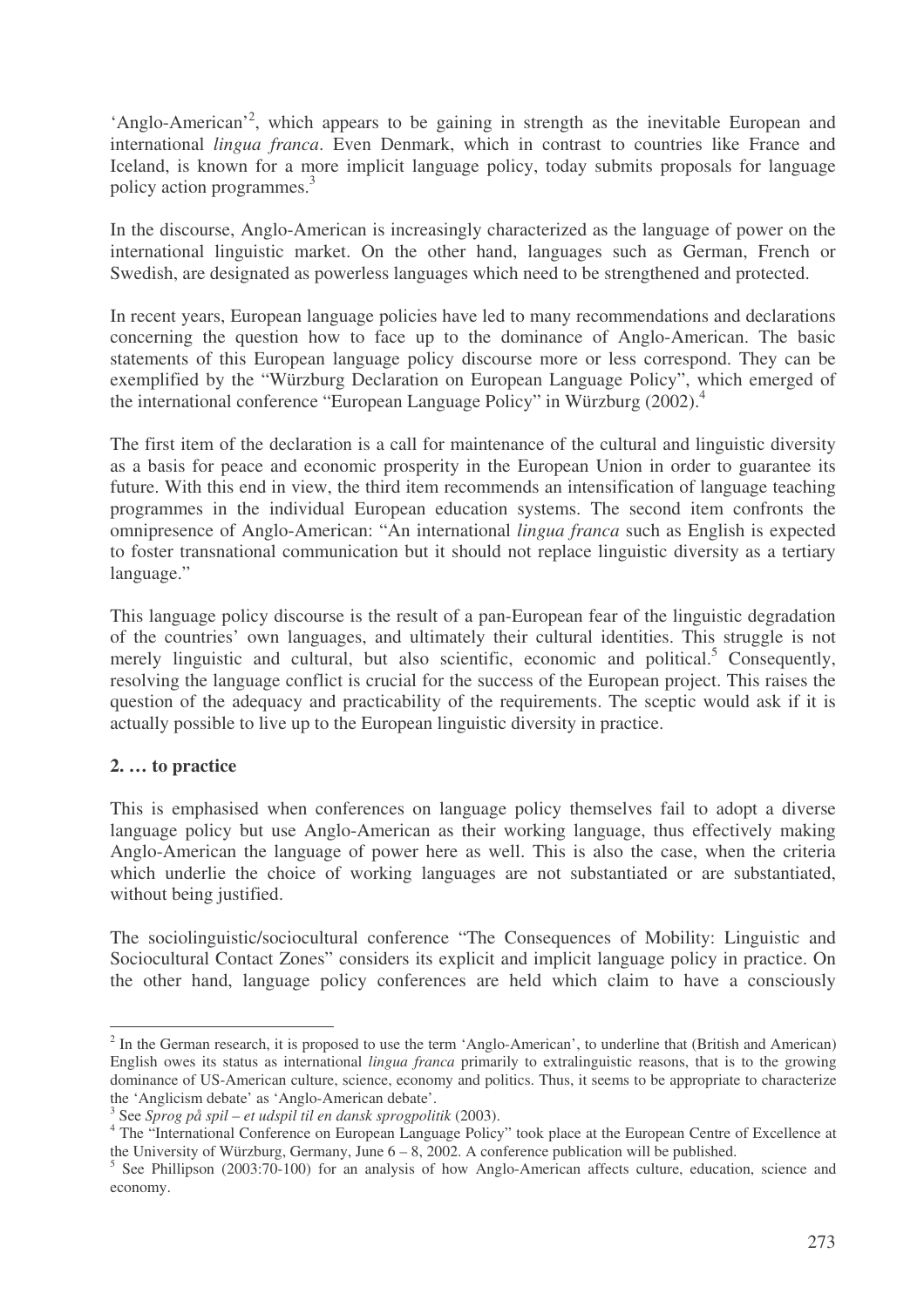promoting attitude towards European multilingualism, while failing to realize that these theoretical recommendations are not met inside their own microcosm.

To give an example, this paradox – tabooed in the discourse – characterized the conference "European standard languages and multilingual Europe" in Mannheim (2000). Here, the lectures and discussions were interpreted simultaneously, but - as a footnote in the preface to the publication points out – a choice was made: "[…] due to budget limitations, all the 'represented' languages could not be included. Only German, English, French, Italian, and Spanish could be considered." (Stickel 2002:12) Although Englishmen were not represented at the conference, but there were seven German participants, three Dutch, two Danes, two Frenchmen and two Italians, one Swede and one Spaniard. How does one justify the choice of three Romance languages, instead of Dutch or one of the Scandinavian languages?

The conference publication reveals a more conscious language policy. The participants are asked to hand in a parallel text in their native language. Inge Lise Pedersen, a Danish participant, did not comply with this request and explains her decision in her contribution: "It was not possible to speak Danish or the other "small" languages at the meeting in Mannheim [...]. Therefore, you would get a false impression if you find papers in Danish (or Swedish, Finnish, Dutch and Greek) in the publication. I do not write this to blame the organizers that it was not possible to speak Danish at the meeting (there were no practical reasons for this, and if we want to cooperate, we must be pragmatic), but to point out that in the spite of all talk of linguistic multiplicity, equality between the languages represented in Mannheim was out of question." (Pedersen 2002:81f)

This rhetoric of equality also characterizes – as Phillipson (2003) points out – the discussions about the official languages and working languages in the EU. The following stance of the "Würzburg Declaration on European Language Policy" reveals that, at the end of the day, the countries primarily take an interest in their own language (that is their own culture, education, science and economy): "To meet the aim of European plurilingualism the European Union should extend the number of its working languages. In this case German must be acknowledged as one of the working languages within the institutions of the European Parliament."

The incoherent language policy at the Würzburg conference demonstrates that this kind of (linguistic) nationalism is rejected in practice: while the Danes and Finns conform to the declaration and use German as their working language, not only all the British, but also the French and even many Germans gave their presentations in Anglo-American.

The question is: which European languages should function as working languages? How do we justify this special status? The distinction between 'small' and 'big' languages – which Pedersen has referred to – is problematic, mainly because it contradicts the democratic principle of minority protection. Reality focuses on the question of relevance overlooked by ideology: is it relevant that Greeks give their contributions in Greek at an international conference? Pedersen stresses that a pragmatic approach is necessary. However, languages do not primarily follow pragmatic principles. Is it, in fact, possible to make a choice that will satisfy?

The conferences have the intention to live up to linguistic diversity in Europe: in their welcome<sup>6</sup> and in their choice of topics. However, the implementation of multilingualism is problematic, basically for economic reasons: economy of time (at the conference) and economy of space (in

 $6$  Stickel (2002:15), for example, welcomes the participants in their own language.